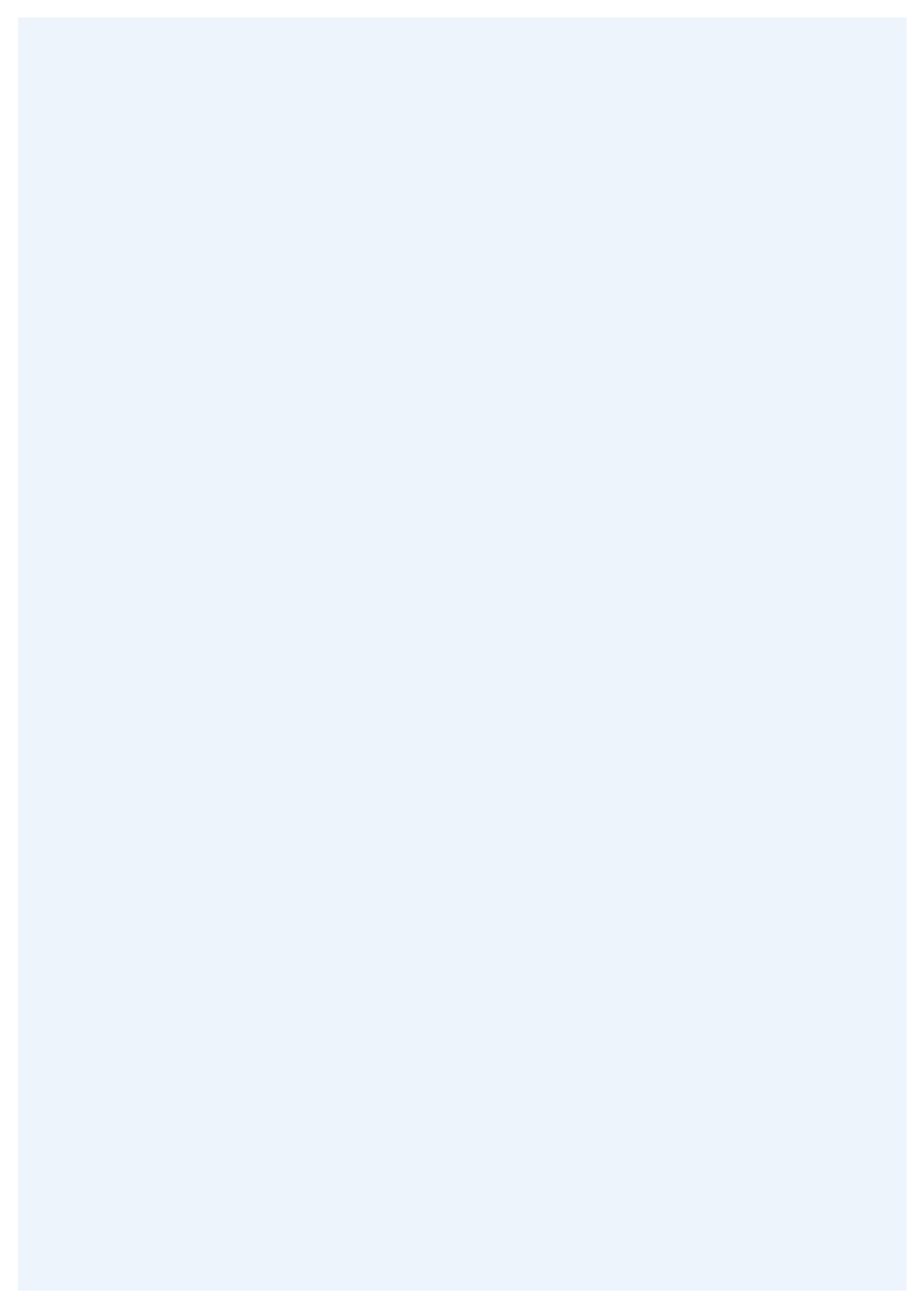## **Student Details**

| <b>Student Details</b>                                       |     |                 |                         |                             |            |            |                |            |                |        |      |                                                 |  |
|--------------------------------------------------------------|-----|-----------------|-------------------------|-----------------------------|------------|------------|----------------|------------|----------------|--------|------|-------------------------------------------------|--|
| <b>First Name</b>                                            |     |                 |                         |                             |            | Surname    |                |            |                |        |      |                                                 |  |
| <b>Preferred Name</b>                                        |     |                 |                         | Date of Birth               | $\sqrt{2}$ |            | $\sqrt{ }$     |            |                |        | Male | Female                                          |  |
| Home Address                                                 |     |                 |                         |                             |            |            |                |            |                | Suburb |      |                                                 |  |
| Postcode                                                     |     |                 | Language Spoken at Home |                             |            |            |                |            |                |        |      |                                                 |  |
|                                                              |     |                 |                         |                             |            |            |                |            |                |        |      |                                                 |  |
| <b>Religion &amp; Sacramental Information</b>                |     |                 |                         |                             |            |            |                |            |                |        |      |                                                 |  |
| Catholic                                                     |     | <b>Rite</b>     |                         |                             |            |            |                |            | Other Religion |        |      |                                                 |  |
| <b>Baptism</b>                                               | Yes | No              | Date                    | $\sqrt{ }$                  | $\sqrt{2}$ |            |                |            |                |        |      |                                                 |  |
| Reconciliation                                               | Yes | No              | Date                    | $\sqrt{2}$                  | $\sqrt{2}$ |            |                |            |                |        |      |                                                 |  |
| Communion                                                    | Yes | No              | Date                    | $\sqrt{ }$                  | $\sqrt{2}$ |            |                |            |                |        |      |                                                 |  |
| Confirmation                                                 | Yes | No              | Date                    | $\frac{1}{2}$               | $\sqrt{2}$ |            |                |            |                |        |      |                                                 |  |
| <b>CurrentParish</b>                                         |     |                 |                         |                             |            |            |                |            |                |        |      |                                                 |  |
| <b>Nationality</b>                                           |     |                 |                         |                             |            |            |                |            |                |        |      |                                                 |  |
| Country of Birth                                             |     |                 |                         |                             |            |            | Place of Birth |            |                |        |      |                                                 |  |
| If born overseas, date of arrival into Australia             |     |                 |                         |                             | $\prime$   |            | $\prime$       |            |                |        |      |                                                 |  |
| If born overseas, date child commenced school in Australia   |     |                 |                         |                             |            | $\sqrt{2}$ |                | $\sqrt{2}$ |                |        |      |                                                 |  |
| Is the child of Aboriginal or Torres Strait Islander origin? |     |                 |                         |                             |            |            |                |            |                |        |      |                                                 |  |
| No                                                           |     | Yes, Aboriginal |                         | Yes, Torres Strait Islander |            |            |                |            |                |        |      | Yes, both Aboriginal and Torres Strait Islander |  |

# **Students Not Born in Australia, Citizenship Status Required – Government requirement**

Please tick the relevant category below and record the Visa Class and Subclass number (original documents to be sighted and copies to be retained by the school). Please attach Visa / Document of Travel / letter of notification and passport photo page.

#### **Australian citizen not born in Australia**

Australian Citizen (Naturalisation Certificate or Australian Passport number / Document of Travel if Country of Birth is not Australia)

Visa **Class** and **Subclass** recorded on entry to Australia (ifapplicable)

# **Not currently Australiancitizens**

Please provide further details as appropriate below

Permanent Resident (if ticked, record the Visa Subclass Number) Visa Subclass No. Temporary Resident (if ticked, record the Visa Subclass Number) Visa Subclass No. Other/Visitor/Overseas Student (if ticked, record the Visa Subclass Number) Visa Subclass No.

| Kindergarten |  |
|--------------|--|
|              |  |

**Has your child attended kindergarten?** Yes No

Name and Address of Kindergarten

Telephone No: Group: Group: Group: Group: Group: Group: Group: Group: Group: Group: Group: Group: Group: Group: Group: Group: Group: Group: Group: Group: Group: Group: Group: Group: Group: Group: Group: Group: Group: Group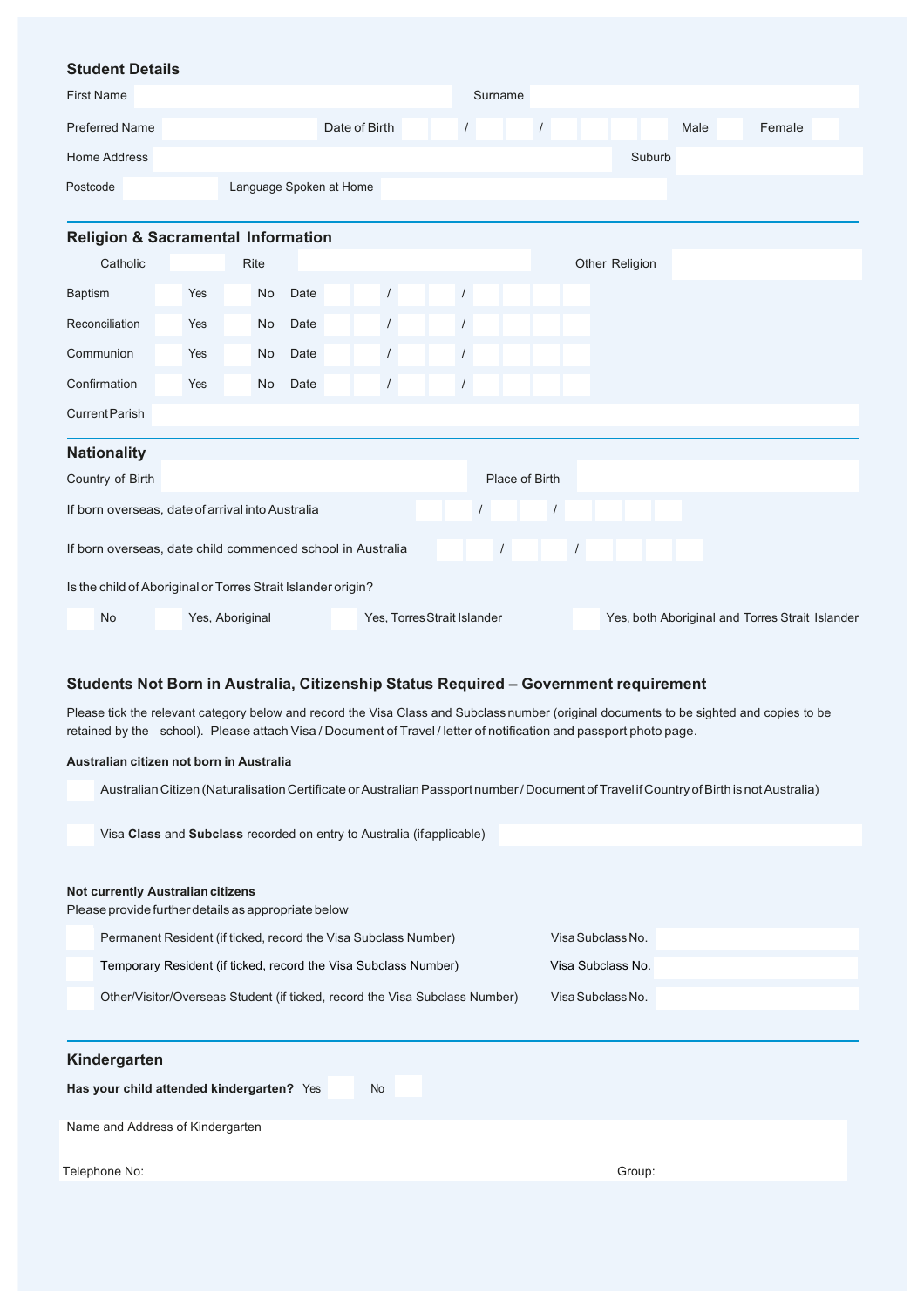|           | <b>Previous School</b>                                                                                                           |                                                                                                             |                                                                                                                                              |                                                                                                                                                     |  |
|-----------|----------------------------------------------------------------------------------------------------------------------------------|-------------------------------------------------------------------------------------------------------------|----------------------------------------------------------------------------------------------------------------------------------------------|-----------------------------------------------------------------------------------------------------------------------------------------------------|--|
|           | Has your child attended another school?                                                                                          | No<br>Yes                                                                                                   |                                                                                                                                              |                                                                                                                                                     |  |
|           | Name and address of school                                                                                                       |                                                                                                             |                                                                                                                                              |                                                                                                                                                     |  |
|           | Telephone No:                                                                                                                    |                                                                                                             |                                                                                                                                              |                                                                                                                                                     |  |
|           |                                                                                                                                  |                                                                                                             |                                                                                                                                              |                                                                                                                                                     |  |
|           | <b>Previous School/Pre-School Permission</b>                                                                                     |                                                                                                             |                                                                                                                                              |                                                                                                                                                     |  |
|           |                                                                                                                                  |                                                                                                             |                                                                                                                                              | I/We give permission for Good Samaritan Catholic Primary School to contact my child's previous school or pre-school to obtain additional            |  |
|           | information and reports to assist with my child's learning                                                                       |                                                                                                             | NO.<br><b>YES</b>                                                                                                                            |                                                                                                                                                     |  |
| Signature |                                                                                                                                  |                                                                                                             | Signature                                                                                                                                    |                                                                                                                                                     |  |
|           |                                                                                                                                  |                                                                                                             |                                                                                                                                              |                                                                                                                                                     |  |
|           | <b>Medical Information</b>                                                                                                       |                                                                                                             |                                                                                                                                              |                                                                                                                                                     |  |
|           | Do you have Ambulance Cover?                                                                                                     | Yes<br>No                                                                                                   |                                                                                                                                              |                                                                                                                                                     |  |
|           | Medicare Number:                                                                                                                 |                                                                                                             | Reference Number:                                                                                                                            | Expiry:                                                                                                                                             |  |
|           |                                                                                                                                  |                                                                                                             |                                                                                                                                              | Medical Conditions: Please specify any medical conditions your child suffers from e.g. Asthma, Anaphylaxis, Diabetes and / or any prescribed        |  |
|           |                                                                                                                                  |                                                                                                             | medications taken by the child. (If a medical condition is specified please ask to speak to our First Aid Officer).                          |                                                                                                                                                     |  |
|           |                                                                                                                                  |                                                                                                             |                                                                                                                                              |                                                                                                                                                     |  |
|           |                                                                                                                                  |                                                                                                             |                                                                                                                                              |                                                                                                                                                     |  |
|           |                                                                                                                                  |                                                                                                             |                                                                                                                                              |                                                                                                                                                     |  |
|           |                                                                                                                                  | Allergies: Please list any known allergies your child has e.g. allergy to nuts, penicillin, bee stings etc. |                                                                                                                                              |                                                                                                                                                     |  |
|           |                                                                                                                                  |                                                                                                             |                                                                                                                                              |                                                                                                                                                     |  |
|           |                                                                                                                                  |                                                                                                             |                                                                                                                                              |                                                                                                                                                     |  |
|           | <b>Medical Practitioner Contact Details:</b>                                                                                     |                                                                                                             |                                                                                                                                              |                                                                                                                                                     |  |
|           |                                                                                                                                  |                                                                                                             |                                                                                                                                              |                                                                                                                                                     |  |
| Name:     |                                                                                                                                  |                                                                                                             | Telephone No:                                                                                                                                |                                                                                                                                                     |  |
| Address:  |                                                                                                                                  |                                                                                                             |                                                                                                                                              |                                                                                                                                                     |  |
|           |                                                                                                                                  |                                                                                                             |                                                                                                                                              |                                                                                                                                                     |  |
|           |                                                                                                                                  | emergency including arrangement of an ambulance where required.                                             | I/we authorise the school to consent to my child receiving such reasonable medical or surgical treatment as may be necessary in an           |                                                                                                                                                     |  |
|           |                                                                                                                                  |                                                                                                             |                                                                                                                                              |                                                                                                                                                     |  |
|           | <b>Additional Needs</b>                                                                                                          |                                                                                                             |                                                                                                                                              | This application gives you the opportunity to provide information that will facilitate the smooth transition of your child into our school. It will |  |
|           |                                                                                                                                  | misleading, any decision made as to this enrolment may be revised.                                          | assist the school to develop appropriate strategies to meet the particular needs of your child. If the information provided is incomplete or |                                                                                                                                                     |  |
|           | Does your child present with?                                                                                                    |                                                                                                             |                                                                                                                                              |                                                                                                                                                     |  |
|           | Autism (ASD)                                                                                                                     | <b>Behavioral Concerns</b>                                                                                  | Hearing Impairment                                                                                                                           | Intellectual Disability                                                                                                                             |  |
|           | Language Difficulty                                                                                                              | <b>Mental Health Issues</b>                                                                                 | ADD/ADHD                                                                                                                                     | Vision Impairment                                                                                                                                   |  |
|           | Acquired Brain Injury                                                                                                            | Other (please specify)                                                                                      |                                                                                                                                              |                                                                                                                                                     |  |
|           | Please assist us by providing the following information                                                                          |                                                                                                             |                                                                                                                                              |                                                                                                                                                     |  |
|           | Additional learning needs (Please attach all relevant information)                                                               |                                                                                                             |                                                                                                                                              | Yes<br>No                                                                                                                                           |  |
|           |                                                                                                                                  | Medical / allied health professional reports attached (please provide all relevant information)             |                                                                                                                                              | Yes<br>No                                                                                                                                           |  |
|           | Is your child currently receiving integration funding due to a disability? (Please attach all relevant information)<br>No<br>Yes |                                                                                                             |                                                                                                                                              |                                                                                                                                                     |  |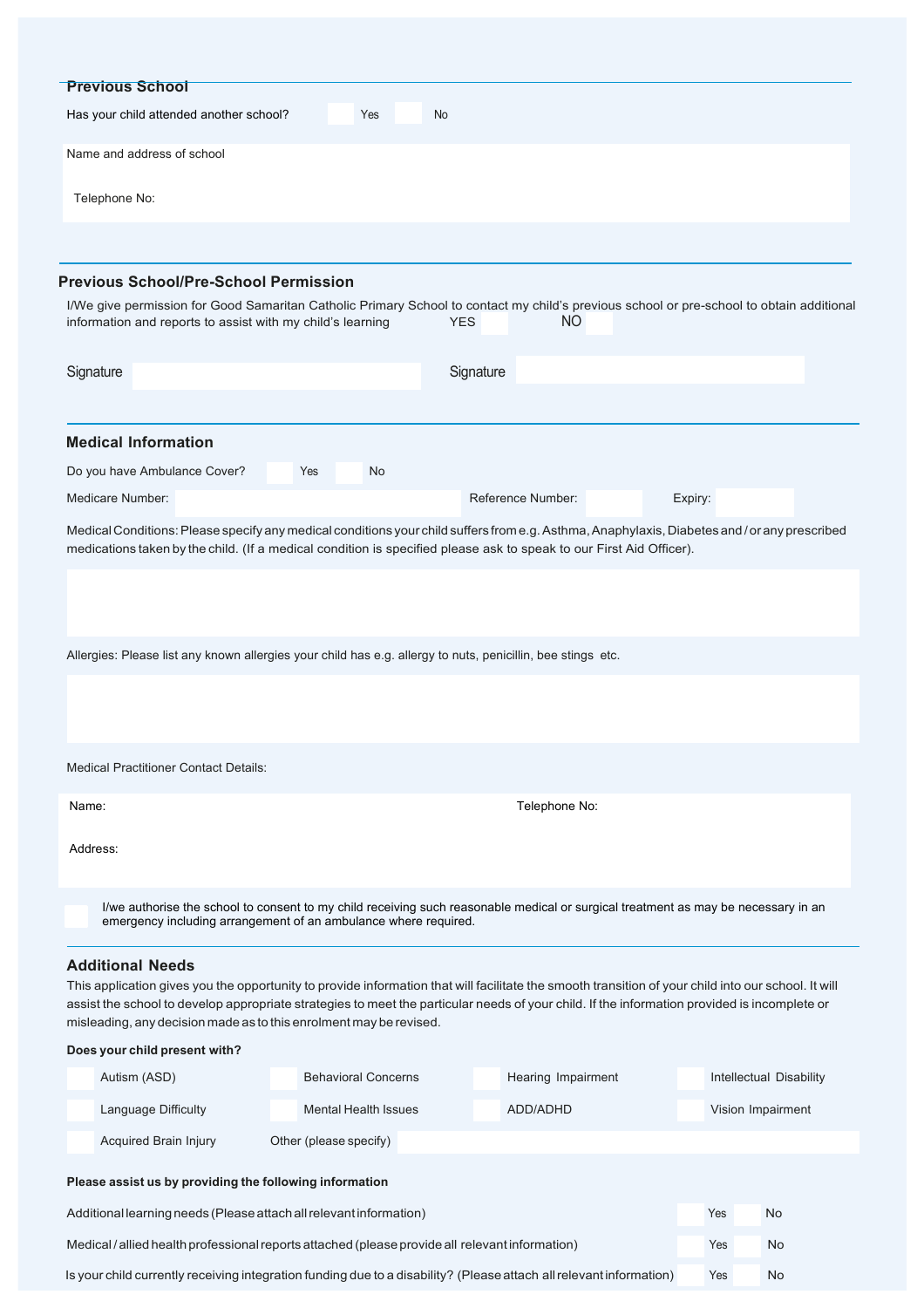# **Family Details: Parent 1 / Guardian 1**

| Title: (e.g. Mr. Mrs. / Ms. / Dr.)                                                                                                                                                                                                                                                                                                                            |                                                            | <b>First Name</b> |                       |          | Surname                  |                                                   |                                                                            |
|---------------------------------------------------------------------------------------------------------------------------------------------------------------------------------------------------------------------------------------------------------------------------------------------------------------------------------------------------------------|------------------------------------------------------------|-------------------|-----------------------|----------|--------------------------|---------------------------------------------------|----------------------------------------------------------------------------|
| Home Address                                                                                                                                                                                                                                                                                                                                                  | Same as Child                                              |                   |                       |          |                          |                                                   |                                                                            |
| Suburb                                                                                                                                                                                                                                                                                                                                                        |                                                            |                   |                       |          |                          | Postcode                                          |                                                                            |
| Home Phone                                                                                                                                                                                                                                                                                                                                                    |                                                            |                   | <b>Work Phone</b>     |          |                          | Mobile                                            |                                                                            |
| Email                                                                                                                                                                                                                                                                                                                                                         |                                                            |                   |                       |          |                          | Language spoken at home                           |                                                                            |
| Occupation                                                                                                                                                                                                                                                                                                                                                    |                                                            |                   |                       | Employer |                          |                                                   |                                                                            |
| Country of Birth                                                                                                                                                                                                                                                                                                                                              |                                                            |                   | Nationality           |          |                          | Religion                                          |                                                                            |
| Your Relationship to the Student seeking Enrolment<br>Interpreter Required                                                                                                                                                                                                                                                                                    | Yes                                                        | No                |                       |          |                          |                                                   |                                                                            |
| Centrelink pensioner concession OR Health care card number (CRN)                                                                                                                                                                                                                                                                                              |                                                            |                   |                       |          | $\overline{\phantom{a}}$ |                                                   | $\overline{\phantom{a}}$                                                   |
| Highest year of secondary schooling completed by the Parent/Guardian<br>(Persons who have never attended secondary school, mark "Year 9 or below")<br>Year 9 or below<br>Highest qualification completed by the Parent 1 / Guardian<br>PARENTAL OCCUPATION GROUP:<br>Please select the occupation group that best describes you (refer to the attached guide) | No post school Qualification<br>Advanced Diploma / Diploma |                   | Year 10 or equivalent |          |                          | Year 11 or equivalent<br>Bachelor Degree or above | Year 12 or equivalent<br>Certificate I to IV (including trade certificate) |
|                                                                                                                                                                                                                                                                                                                                                               |                                                            |                   |                       |          |                          |                                                   |                                                                            |
| Group A                                                                                                                                                                                                                                                                                                                                                       | Group B                                                    |                   | Group C               |          | Group D                  |                                                   | Group N                                                                    |
| <b>Family Details: Parent 2/Guardian 2</b><br>Title: (e.g. Mr. Mrs. / Ms. / Dr.)<br>Home Address                                                                                                                                                                                                                                                              | Same as Child                                              | <b>First Name</b> |                       |          | Surname                  |                                                   |                                                                            |
| Suburb                                                                                                                                                                                                                                                                                                                                                        |                                                            |                   |                       |          |                          | Postcode                                          |                                                                            |
| Home Phone                                                                                                                                                                                                                                                                                                                                                    |                                                            |                   | <b>Work Phone</b>     |          |                          | Mobile                                            |                                                                            |
| Email                                                                                                                                                                                                                                                                                                                                                         |                                                            |                   |                       |          |                          | Language spoken at home                           |                                                                            |
| Occupation                                                                                                                                                                                                                                                                                                                                                    |                                                            |                   |                       | Employer |                          |                                                   |                                                                            |
| Country of Birth                                                                                                                                                                                                                                                                                                                                              |                                                            |                   | Nationality           |          |                          | Religion                                          |                                                                            |
| Your Relationship to the Student seeking Enrolment<br>Interpreter Required                                                                                                                                                                                                                                                                                    | Yes                                                        | No                |                       |          |                          |                                                   |                                                                            |
|                                                                                                                                                                                                                                                                                                                                                               |                                                            |                   |                       |          |                          |                                                   |                                                                            |
| Centrelink pensioner concession OR Health care card (CRN)<br>Highest year of secondary schooling completed by the Parent/Guardian<br>(Persons who have never attended secondary school, mark "Year 9 or below")<br>Year 9 or below                                                                                                                            |                                                            |                   | Year 10 or equivalent |          |                          | Year 11 or equivalent                             | Year 12 or equivalent                                                      |
| Highest qualification completed by the Parent 2 / Guardian                                                                                                                                                                                                                                                                                                    | No Post school Qualification                               |                   |                       |          |                          |                                                   | Certificate I to IV (including trade certificate)                          |

PARENTAL OCCUPATION GROUP:

Please select the occupation group that best describes you (refer to the attached guide)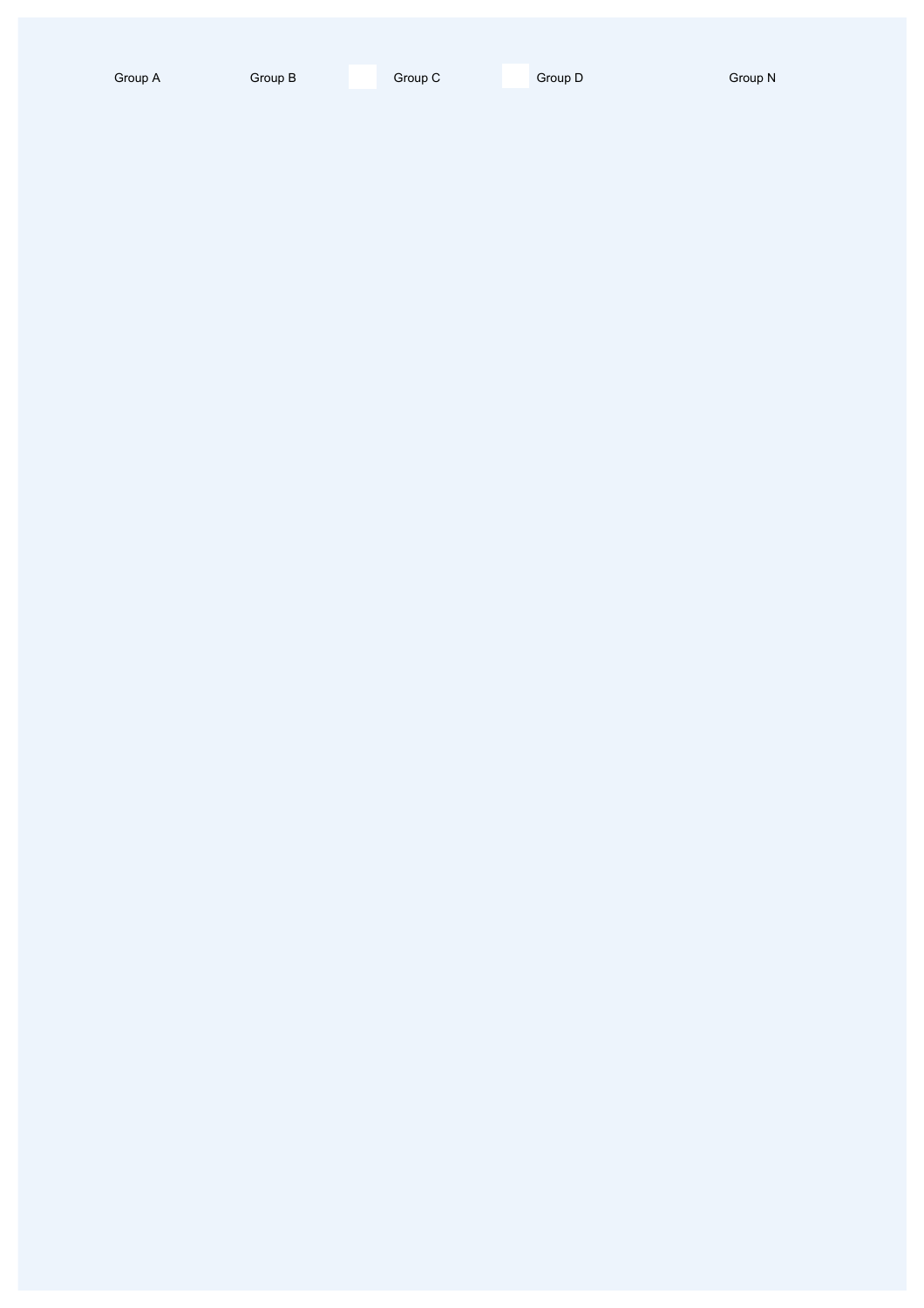| <b>Living Arrangements for This Student</b> |                                                                                                                                                           |                  |                                                             |         |
|---------------------------------------------|-----------------------------------------------------------------------------------------------------------------------------------------------------------|------------------|-------------------------------------------------------------|---------|
| <b>Status of Parents</b>                    | Married                                                                                                                                                   | Separated        | Divorced                                                    | Widowed |
| Living with Mother & Father                 |                                                                                                                                                           |                  | Single parent: Mother/Father (please circle)                |         |
| Living in a Blended Family                  |                                                                                                                                                           |                  | Shared parenting eg. One week with Mother, next with Father |         |
| Living with Guardian(s)                     |                                                                                                                                                           | Other            |                                                             |         |
| <b>Court Orders (If Applicable)</b>         | Are there any current court orders relating to the student?                                                                                               | Yes<br><b>No</b> |                                                             |         |
|                                             | If yes, copies of these court orders e.g. AVOs, Family Court / Federal Circuit Court of Australia orders or other relevant court orders must be provided. |                  |                                                             |         |
|                                             | Is there any other information you wish the school to be aware of?                                                                                        |                  |                                                             |         |
| <b>Financial Information</b>                |                                                                                                                                                           |                  |                                                             |         |
|                                             | Who will be responsible for the payment of the school fees and levies? Please tick a box                                                                  |                  |                                                             |         |
| <b>Both Parents</b>                         | Mother Only                                                                                                                                               | Father Only      | Guardian Only                                               | Other   |
|                                             | Fee accounts are sent out in term 1 each year with an annual payment plan form, where parents elect how they wish to pay fees for the year.               |                  |                                                             |         |
|                                             |                                                                                                                                                           |                  |                                                             |         |

# **Other Children in the Family**

| Does your child have a sibling(s) attending Good Samaritan Catholic Primary School? | Yes | <b>No</b>                 |
|-------------------------------------------------------------------------------------|-----|---------------------------|
| Name:                                                                               |     | <b>Current YearLevel:</b> |
| Name:                                                                               |     | <b>Current YearLevel:</b> |
| Name:                                                                               |     | <b>Current YearLevel:</b> |
| Does your child have any other siblings not attending Good Samaritan?               | Yes | No                        |
| Name:                                                                               |     | Date of birth:            |
| Name:                                                                               |     | Date of birth:            |
| Name:                                                                               |     | Date of birth:            |
| Name:                                                                               |     | Date of birth:            |

# **School Reports**

| Is an additional copy of your child's report required for parent not living with the student?             | Yes | No. |
|-----------------------------------------------------------------------------------------------------------|-----|-----|
| If yes, please complete the following information regarding the parent to whom the report should be sent. |     |     |
| Relationship to Child<br>Name                                                                             |     |     |

# **Emergency Contacts – Other Than Parent /Guardian Contact Person 1 Contact Person 2**

| <b>Contact Person 1</b> | <b>Contact Person 2</b> |
|-------------------------|-------------------------|
| Name                    | Name                    |
| Relationship to Child   | Relationship to Child   |
| Home Phone              | Home Phone              |
| <b>Work Phone</b>       | Work Phone              |
| Mobile                  | Mobile                  |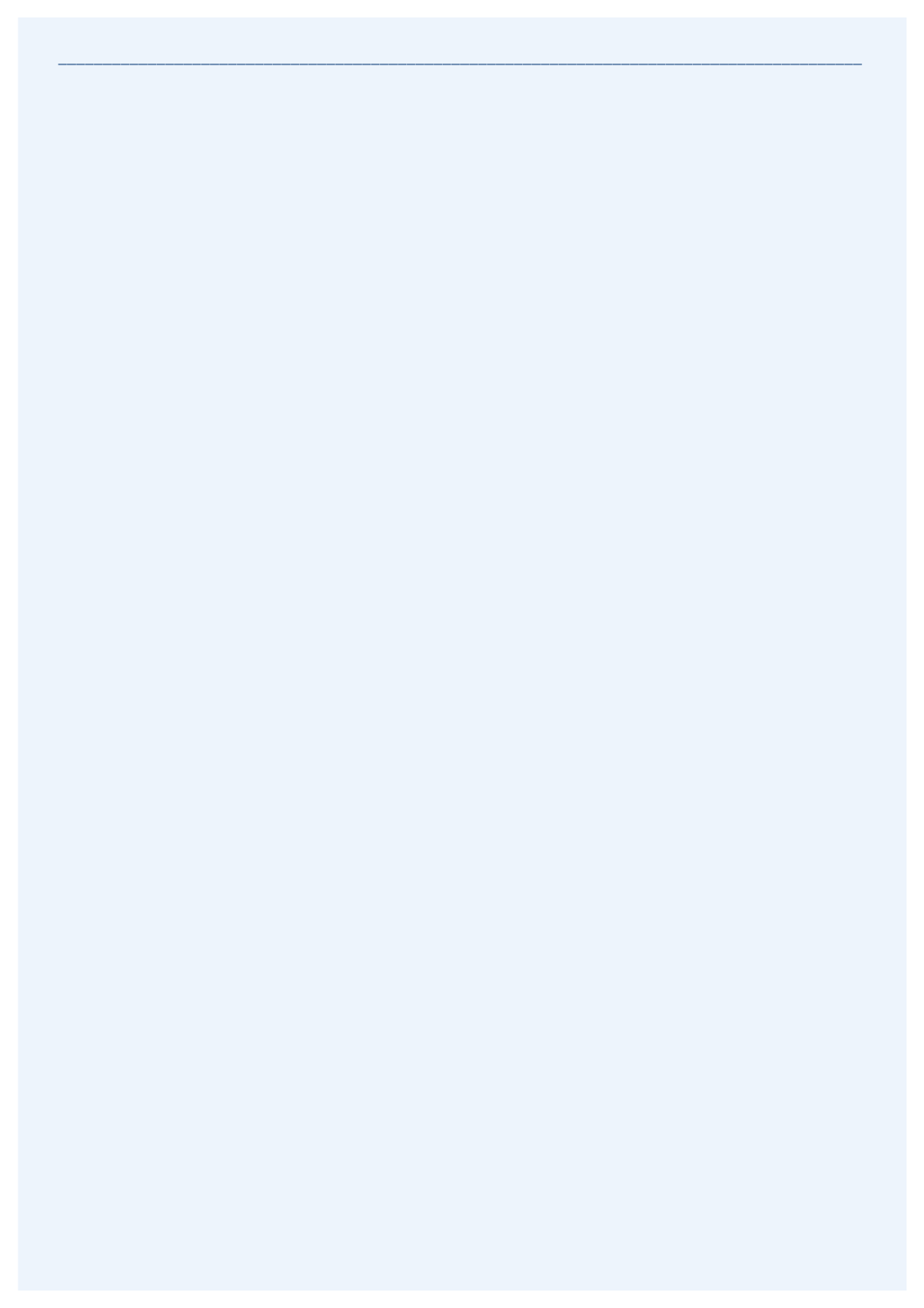#### **Head Lice Inspection**

Throughout your child's schooling, the school will be arranging head lice inspections of students.

The school is aware that this can be a sensitive issue and is committed to maintaining student confidentiality and avoiding stigmatisation. A trained person approved by the principal will conduct the inspections of students.

Before any inspections are conducted the person conducting the inspections will explain to all students what is being done and why and it will be emphasised to students that the presence of head lice in their hair does not mean that their hair is less clean or well kept than anyone else's. It will also be pointed out that head lice can be itchy and annoying and if you know you have got them, you can do something about it.

The person conducting the inspections will check through each student's hair to see if any lice or eggs are present.

Person's authorised by the school principal may also visually check your child's hair for the presence of head lice, when it is suspected that head lice may be present. They do not physically touch the child's head during a visual check.

In cases where head lice are found, the person inspecting the student will inform the student's teacher and the principal. The school will make appropriate contact with the parents/quardians/carers.

Please note that health regulations requires that where a child has head lice, that child should not return to school until appropriate treatment has commenced. The school may request the completion of an 'action taken form', which requires parents/guardians/carers to nominate if and when the treatment has started.

 I/we give consent for my child to participate in the school's headlice inspection program for the duration of their schooling at this school. I understand if I wish to withdraw this authorisation and consent, it is my responsibility to notify the School in writing.

## **Photography forPublications**

 By signing this Enrolment Agreement, I acknowledge that I enter into an agreement with Melbourne Archdiocese Catholic Schools Ltd (MACS), as the owner and governing authority for the school, and I understand and accept the terms and conditions of enrolment as set out in this Enrolment Agreement. I agree that there are certain expectations, obligations and guarantees required of parents/guardians/carers of the school's students, so that a harmonious relationship may be established.

- · I will support and abide by all MACS and school policies and procedures (including processes, guidelines and other governance documentation), as amended from time to time, in relation to programs of studies, sports, pastoral care, school uniform, acceptable behaviour, child safety, discipline and general operations of the school.
- · I will ensure that the information I have provided is kept up-to-date throughout the period of enrolment and I will notify the school promptly of any changes to that information (e.g. change of residential address, changes to parenting orders).
- · I will pay the current school fees and levies for my child and also pay any variation or increase of fees and levies as required by the school, or I will otherwise notify the school immediately if I am experiencing financial difficulties.
- · I will support my child's participation in the religious life of the school (e.g. school liturgies, retreat programs).
- · If in time of emergencies, accidents or serious illness I cannot be contacted, I give permission for the principal (or their representative) to seek medical attention for my child as required (which may include transportation to the nearest hospital, medical centre or doctor by ambulance or private vehicle). I also understand that the signatories below are required to meet any costs incurred.
- As a parent/guardian/carer, I will support the vision of MACS, the school and parish. In accepting the enrolment, I agree to abide by all MACS and school policies and procedures which are reviewed regularly and may be subject to change at the school's discretion. I will work with the school to support the academic/social/behavioural needs of my child. I understand that the consequence of not complying with MACS' and the school's policies and procedures may result in the termination of the enrolment.
- · I have read and understand the Parent/Guardian/Carer Code of Conduct and the criteria for termination of enrolment as provided for in the Good Samaritan Catholic Primary School policies and/or procedures, and agree to comply with expected parent/guardian/carer behaviour and conduct, including any Parent/Guardian/Carer Code of Conduct as may be published from time to time.
- · I understand that if any misleading information has been provided, or any omission of significant information is made in the application for enrolment, acceptance will not be granted; or, if discovered after acceptance, enrolment may be withdrawn.

I/we give permission for my child's photograph / video and name to be published according to conditions listed in this form